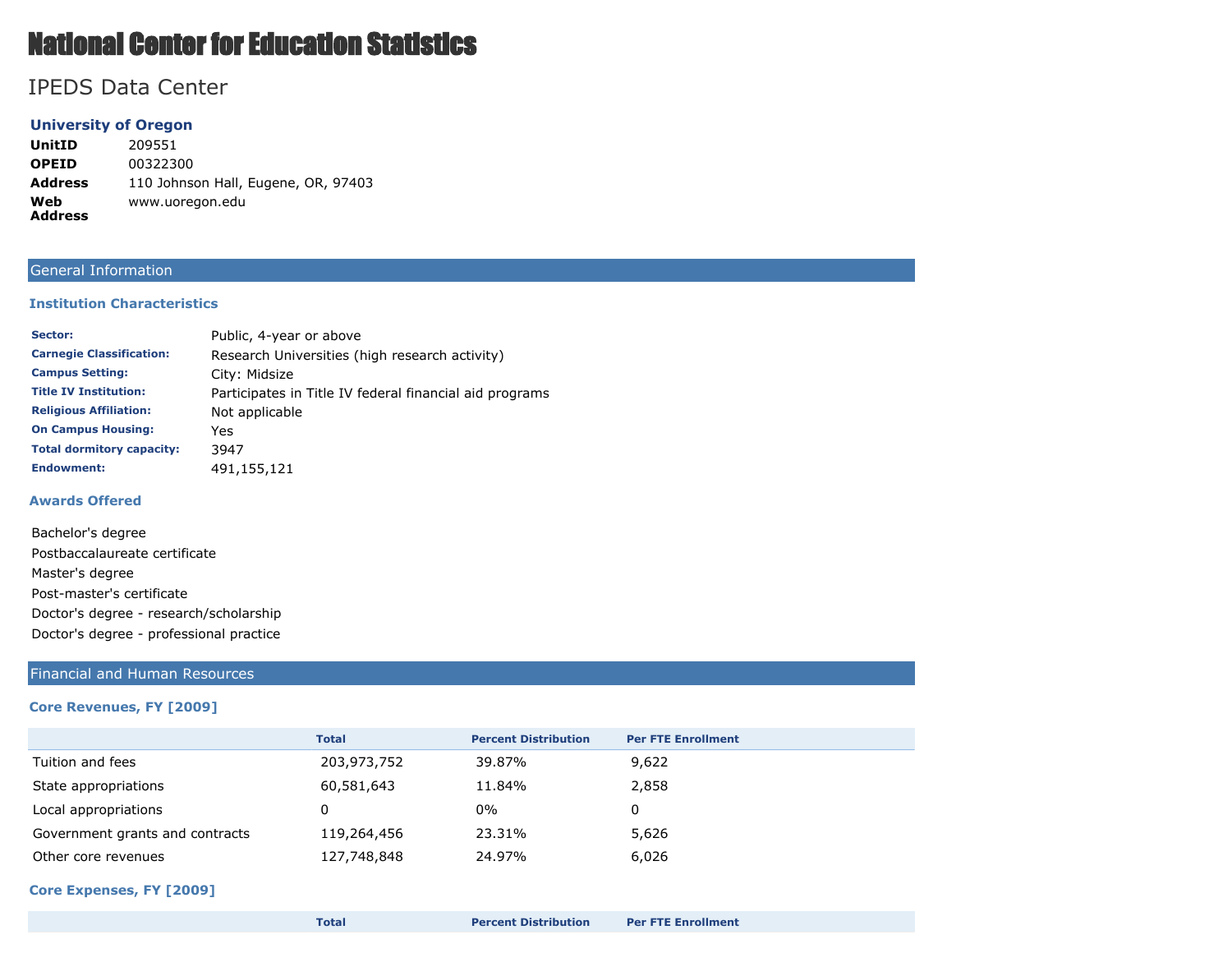| Instruction           | 195,189,282 | 40.84% | 8,461 |
|-----------------------|-------------|--------|-------|
| Research              | 82,957,225  | 17.36% | 3,596 |
| Public service        | 34,959,708  | 7.32%  | 1,515 |
| Academic support      | 42,756,448  | 8.95%  | 1,853 |
| Institutional support | 55,883,534  | 11.69% | 2,393 |
| Student services      | 26,973,648  | 5.64%  | 1,169 |
| Other core expenses   | 39,189,882  | 8.2%   | 3,556 |

# **Number of staff by primary function/occupational activity: Fall 2009**

|                                         | <b>Full time</b> | <b>Part time</b> | <b>Total</b> |
|-----------------------------------------|------------------|------------------|--------------|
| Primarily instruction                   | 773              | 299              | 1,072        |
| Instruction/research/public service     | 9                | 38               | 47           |
| Primarily research                      | 237              | 77               | 314          |
| Primarily public service, and Contracts | 148              | 83               | 231          |
| Executive/administrative/managerial     | 32               | 2                | 34           |
| Other professional (support/service)    | 917              | 123              | 1,040        |
| Graduate assistants                     | 0                | 1,324            | 1,324        |
| Technical and paraprofessionals         | 202              | 88               | 290          |
| Clerical and secreterial                | 552              | 123              | 675          |
| Skilled crafts                          | 136              | 3                | 139          |
| Service/maintenance                     | 327              | 67               | 394          |

# **Number of full-time instruction/research/public service staff: Fall 2009**

|                               | <b>Total</b> |
|-------------------------------|--------------|
| <b>With faculty status</b>    | 1,167        |
| <b>With tenure</b>            | 465          |
| On tenure track               | 160          |
| Not on tenure track           | 542          |
| <b>Without faculty status</b> | n/a          |

# **Average salaries of full-time instructional staff equated to 9-month contracts, by academic rank: Academic year 2009**

|                            |     | Number of full time instructional faculty total Average salary of full time instructional faculty total |
|----------------------------|-----|---------------------------------------------------------------------------------------------------------|
| <b>All ranks</b>           | 782 | 76,023                                                                                                  |
| <b>Professor</b>           | 230 | 103,165                                                                                                 |
| <b>Associate professor</b> | 229 | 74,653                                                                                                  |
| <b>Assistant professor</b> | 166 | 69,173                                                                                                  |
| <b>Instructor</b>          | 144 | 44,980                                                                                                  |
| <b>Lecturer</b>            | n/a | n/a                                                                                                     |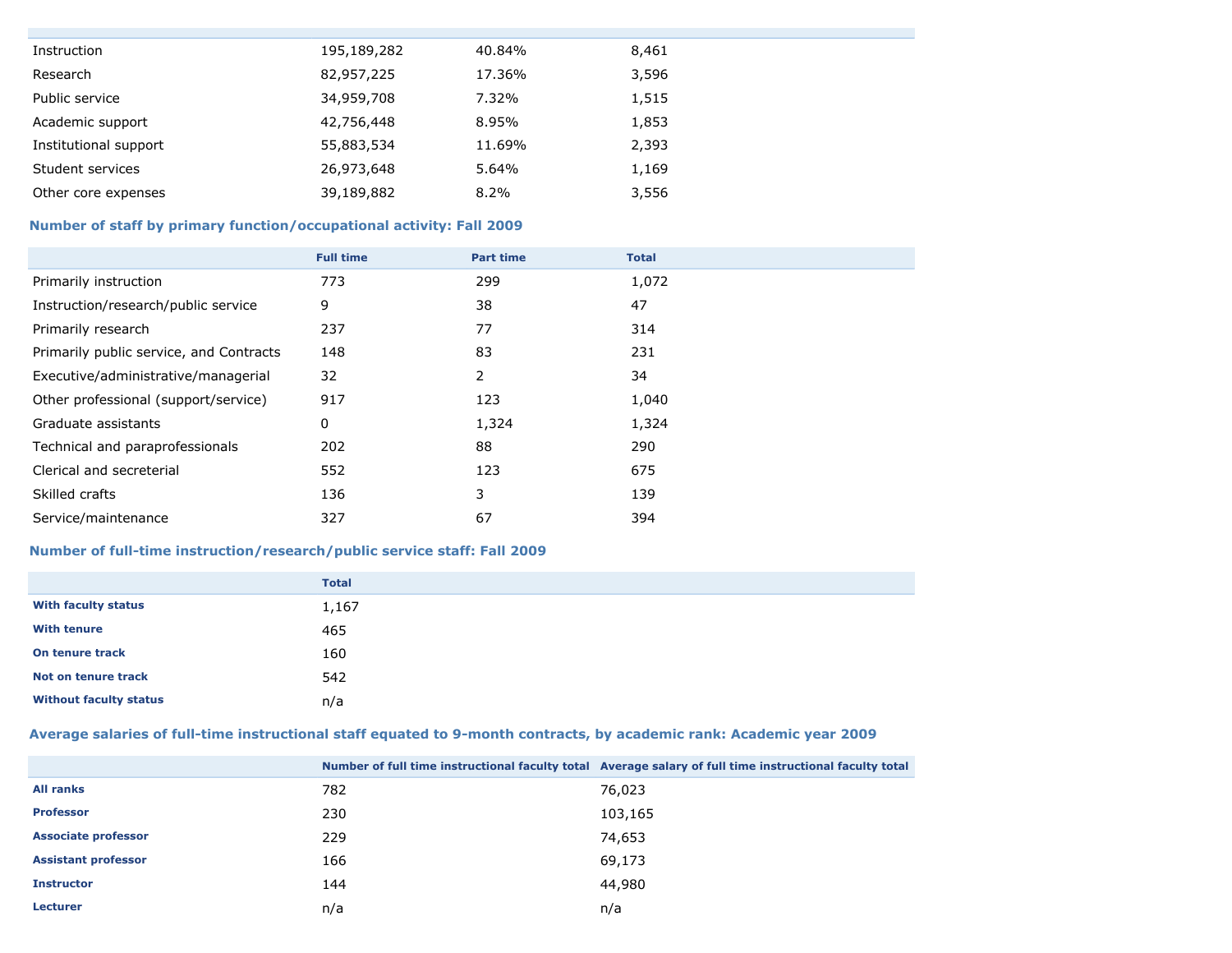| No academic rank | 51,263 |
|------------------|--------|
|------------------|--------|

# Student Financial Aid

#### **Year 2009**

| <b>Type of Aid</b>      | <b>Percentage Receiving Aid</b> | <b>Average Amount of Aid Received</b> |
|-------------------------|---------------------------------|---------------------------------------|
| Federal grant aid       | 15%                             | 4,039                                 |
| State/local grant aid   | 13%                             | 2,249                                 |
| Institutional grant aid | 56%                             | 2,319                                 |
| Loan                    | 38%                             | 5,822                                 |

#### Admissions

#### **Admissions Data: Fall 2010**

|       | <b>Number applied</b> | <b>Number admitted</b> | <b>Number enrolled</b> |           |
|-------|-----------------------|------------------------|------------------------|-----------|
|       |                       |                        | Full-time              | Part-time |
| Total | 16,780                | 13,367                 | 3,792                  | 47        |
| Men   | 7,914                 | 5,937                  | 1,765                  | 18        |
| Women | 8,866                 | 7,430                  | 2,027                  | 29        |

#### **SAT**

Number submitting scores: 3,186 Percent submitting scores: 83

| Scores for enrolled full-time student | 25th percentile | <b>75th percentile</b> |
|---------------------------------------|-----------------|------------------------|
| Critical Reading                      | 490             | 610                    |
| Math                                  | 500             | 620                    |

Writing

#### **ACT**

Number submitting scores: 496 Percent submitting scores: 13

| Scores for enrolled full-time student | 25th percentile | <b>75th percentile</b> |
|---------------------------------------|-----------------|------------------------|
| Composite                             | ᅩ               | 27                     |
| English                               | 20              | 27                     |
| Math                                  |                 | 27                     |

# **Enrollment**

#### **Early Fall Estimates: Fall 2010**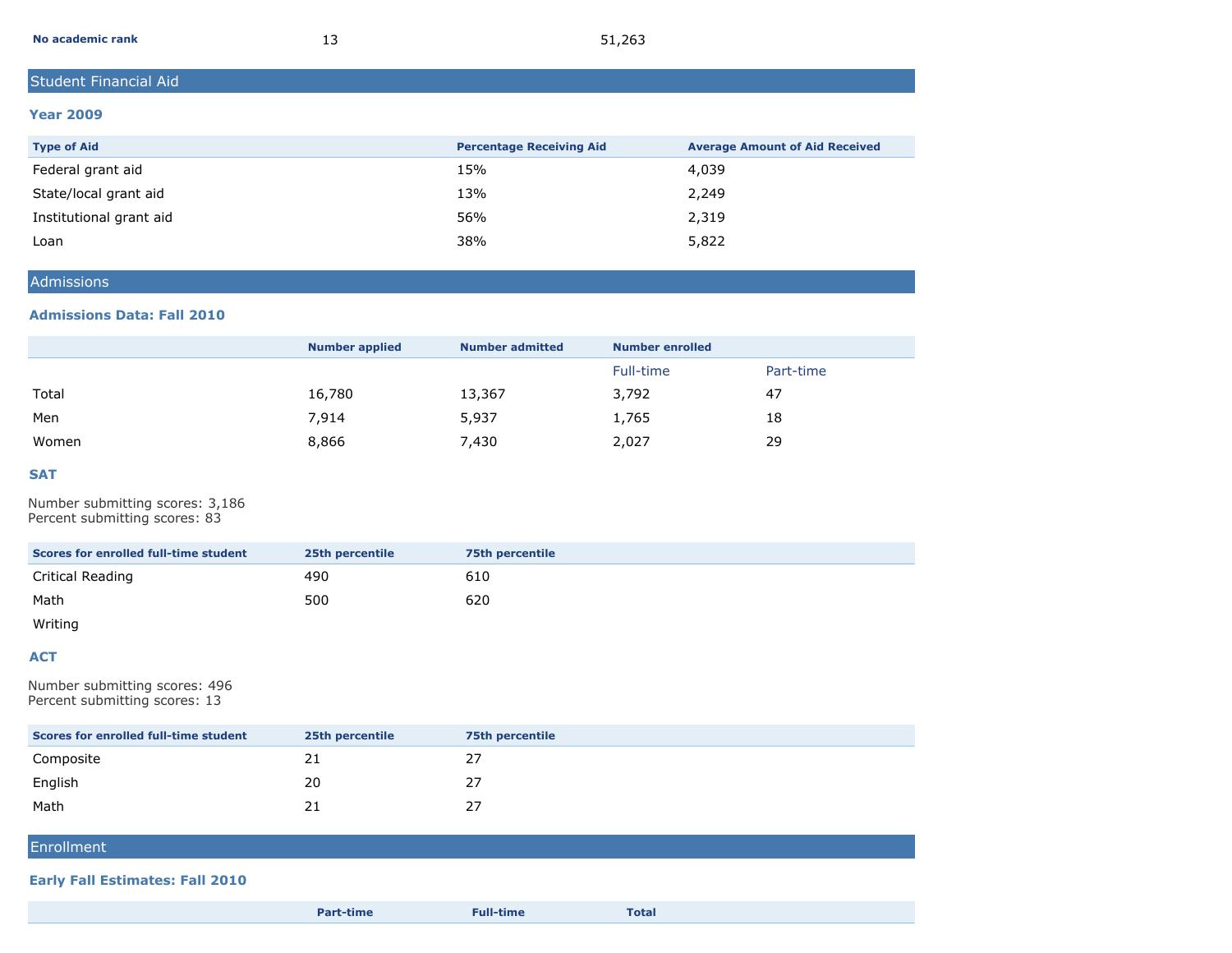| Total enrollment                      | 2,223 | 21,126 | 23,349 |
|---------------------------------------|-------|--------|--------|
| Undergraduate                         | 1,607 | 17,923 | 19,530 |
| First-time Degree/Certificate Seeking | 56    | 3,855  | 3,911  |
| Graduate                              | 616   | 3,203  | 3,819  |

# **Fall Enrollment: Fall 2009**

| <b>Total student enrollment</b>         | <b>Part-time</b> | <b>Full-time</b> | <b>Total</b> |
|-----------------------------------------|------------------|------------------|--------------|
| Men                                     | 1,056            | 9,900            | 10,956       |
| Women                                   | 1,210            | 10,169           | 11,379       |
| White/White non-Hispanic                | 1,459            | 14,539           | 15,998       |
| Black non-Hispanic                      | 40               | 348              | 388          |
| Hispanic                                | 72               | 777              | 849          |
| Asian/Pacific Islander                  | 112              | 1,244            | 1,356        |
| American Indian or Alaska Native        | 26               | 232              | 258          |
| Two or more races total                 |                  |                  |              |
| Race/ethnicity Unknown                  | 422              | 1,599            | 2,021        |
| Non-resident alien                      | 135              | 1,330            | 1,465        |
| <b>Undergraduate student enrollment</b> |                  |                  |              |
| Men                                     | 766              | 8,403            | 9,169        |
| Women                                   | 772              | 8,568            | 9,340        |
| White non-Hispanic                      | 1,053            | 12,543           | 13,596       |
| Black non-Hispanic                      | 26               | 313              | 339          |
| Hispanic                                | 56               | 666              | 722          |
| Asian/Pacific Islander                  | 78               | 1,112            | 1,190        |
| American Indian or Alaska Native        | 19               | 176              | 195          |
| Two or more races total                 |                  |                  |              |
| Race/ethnicity Unknown                  | 239              | 1,181            | 1,420        |
| Non-resident alien                      | 67               | 980              | 1,047        |
| Degree/Certificate Seeking              | 1,271            | 16,942           | 18,213       |
| First-time                              | 47               | 3,792            | 3,839        |
| Transfer-In                             | 162              | 1,247            | 1,409        |
| Other Continuing                        | 1,062            | 11,903           | 12,965       |
| Non-Degree/Certificate Seeking          | 267              | 29               | 296          |
| <b>Graduate student enrollment</b>      |                  |                  |              |
| Men                                     | 290              | 1,497            | 1,787        |
| Women                                   | 438              | 1,601            | 2,039        |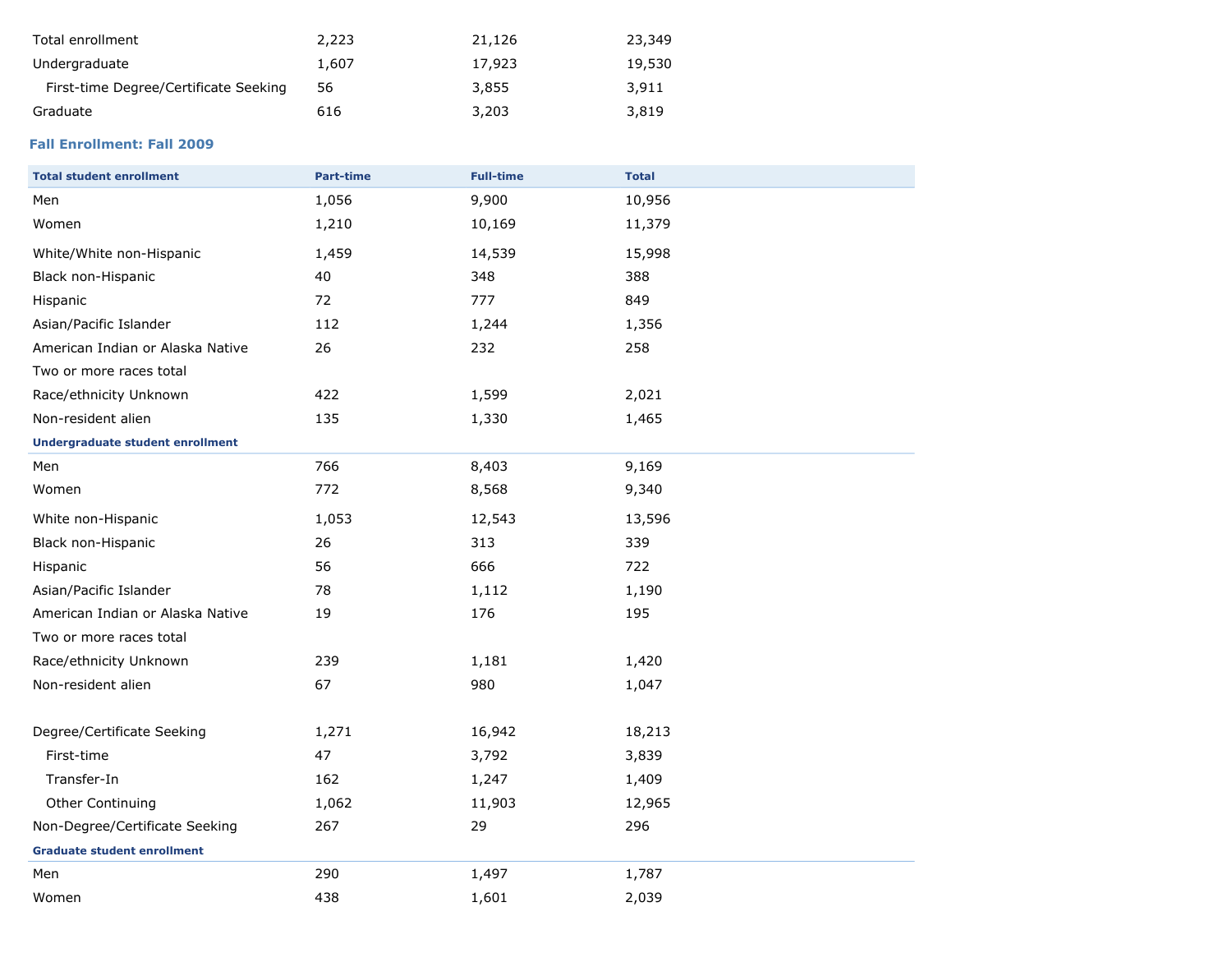| <b>Total student enrollment</b>  | <b>Part-time</b> | <b>Full-time</b> | <b>Total</b> |
|----------------------------------|------------------|------------------|--------------|
| White non-Hispanic               | 406              | 1,996            | 2,402        |
| Black non-Hispanic               | 14               | 35               | 49           |
| Hispanic                         | 16               | 111              | 127          |
| Asian/Pacific Islander           | 34               | 132              | 166          |
| American Indian or Alaska Native | 7                | 56               | 63           |
| Two or more races total          |                  |                  |              |
| Race/ethnicity Unknown           | 183              | 418              | 601          |
| Non-resident alien               | 68               | 350              | 418          |

#### **12-Month Enrollment: 2010**

| <b>Unduplicated Count</b>        | <b>Undergraduate</b> | <b>Graduate</b> | <b>Total</b> |
|----------------------------------|----------------------|-----------------|--------------|
| Men                              | 10,477               | 2,246           | 12,723       |
| Women                            | 10,512               | 3,036           | 13,548       |
| White non-Hispanic               | 14,971               | 3,306           | 18,277       |
| Black non-Hispanic               | 372                  | 62              | 434          |
| Hispanic                         | 800                  | 164             | 964          |
| Asian/Pacific Islander           | 1,307                | 201             | 1,508        |
| American Indian or Alaska Native | 223                  | 81              | 304          |
| Two or more races                |                      |                 |              |
| Race/ethnicity Unknown           | 1,890                | 982             | 2,872        |
| Non-resident alien               | 1,426                | 486             | 1,912        |

#### **Retention Rate**

*Retention rate data are for first-time bachelor's (or equivalent) degree-seeking undergraduates* **Overall first-year retention rate, Fall 2009**

| Full-time students | 84 |
|--------------------|----|
| Part-time students | 43 |

# Graduation Rates

*Data are for full-time, first-time, degree/certificate-seeking undergraduates Overall graduate rate: 70%*

| Graduation rates within 150% of normal time to program completion: 2009 |    |  |  |  |  |
|-------------------------------------------------------------------------|----|--|--|--|--|
| Men                                                                     | 70 |  |  |  |  |
| Women                                                                   | 70 |  |  |  |  |
| White, non-Hispanic                                                     | 71 |  |  |  |  |
| Black, non-Hispanic                                                     | 59 |  |  |  |  |
| Hispanic                                                                | 57 |  |  |  |  |
| Asian or Pacific Islander                                               | 71 |  |  |  |  |
| American Indian or Alaska Native                                        | 50 |  |  |  |  |